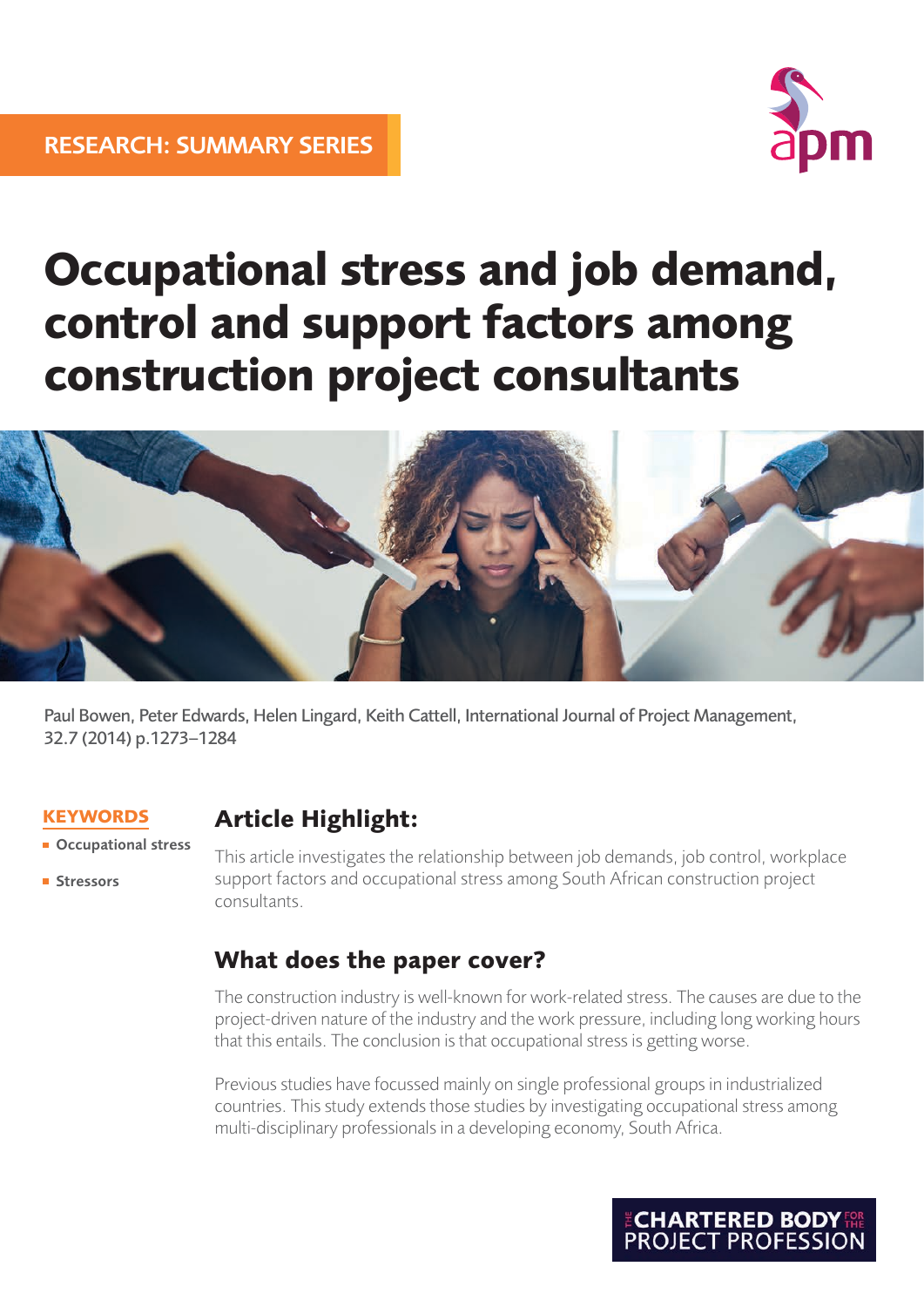The study was conducted in the context of thirteen factors, identified in the commonly used 'Job Demands Control' (JDC) and 'Job Demands Control-Support' (JDC-S) theories.

### Job demand factors:

- T. Working to tight deadlines
- $\overline{\mathbb{R}}$ Working long hours
- Work-life imbalance ×
- Needing to 'prove' oneself п
- Hours worked per week п

### Job control factors:

- Assignment of tasks ×
- Pace of work  $\Box$
- Work environment  $\Box$
- Responsibility/authority balance  $\mathcal{L}_{\mathcal{A}}$

### Job support factors:

- Line manager makes life easier at work  $\overline{\mathbb{R}}$
- T. Line manager provides support in difficult situations
- Colleagues make life easier at work  $\overline{\phantom{a}}$
- Colleagues give support in difficult situations  $\mathcal{C}^{\mathcal{A}}$

# **Methodology:**

Data were collected between September and November 2010 through a self-reporting on-line opinion questionnaire survey. Registered professionals were asked to participate through an email from their statutory bodies.

As well as gathering information about the theory factors, other data captured included gender, age, ethnicity and professional discipline. Participants were asked to self-assess their stress levels on a 1–10 ascending scale of severity.

A total of 676 architects, civil engineers, quantity surveyors, project managers and construction managers working in the construction industry in South Africa responded. The respondents were broadly representative of the demographic of the professionals in this industry.

Responses were analysed using hierarchical regression, factor analysis and structural equation modelling to explore the strength of the relationship of stress factors with perceived occupational stress.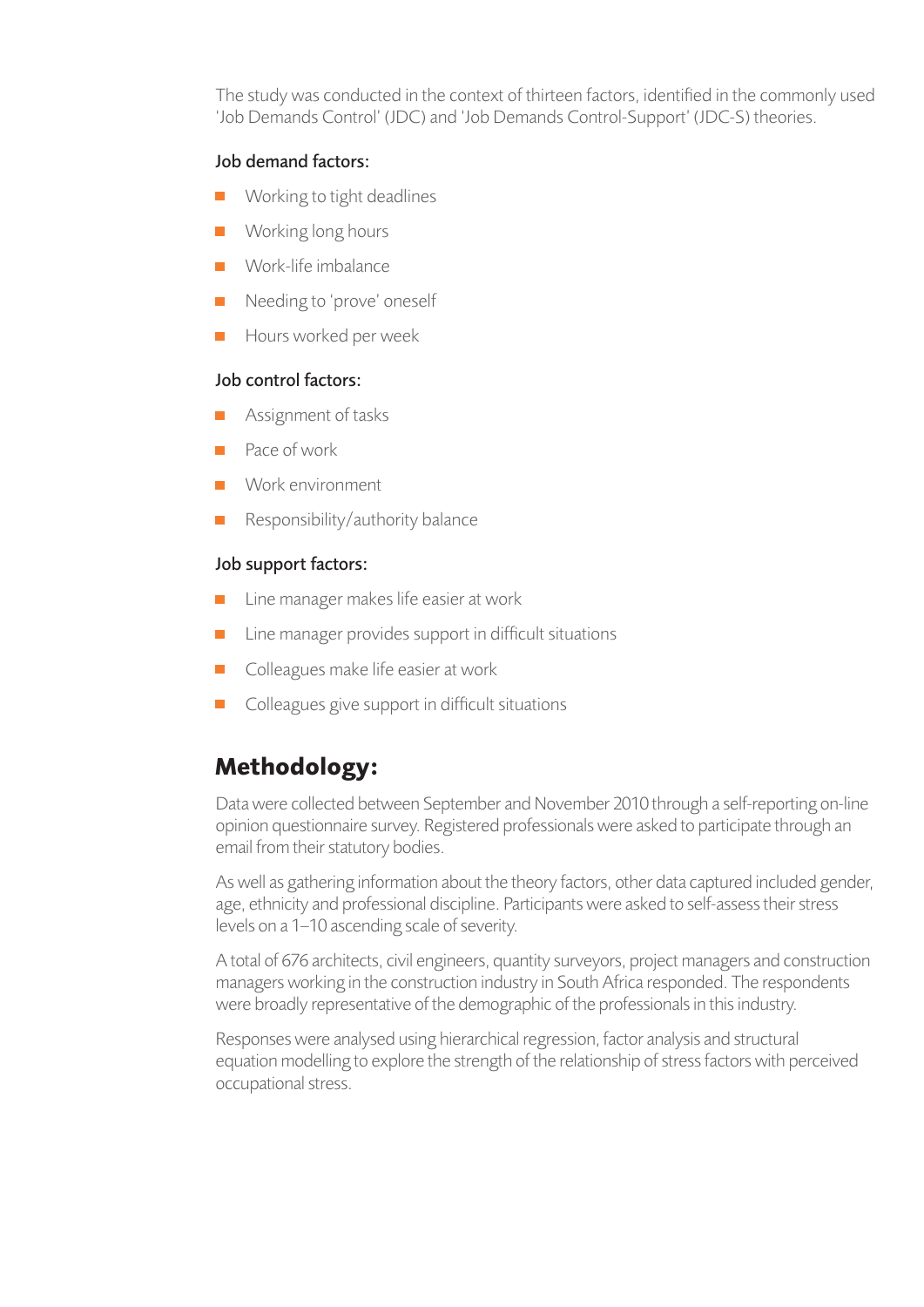## **Research findings:**

Gender, age and profession each contribute to predicted stress levels among South African construction professionals. Ethnicity is not significantly related to stress – this is an important finding in the South African context because of the pre-1994 apartheid history of restrictive employment conditions.

A number of work demand variables are predictors of stress, but none of the individual job control variables, and only one of the job support variables are significant predictors. This is contrary to expectations of the JDC and JDC-S theories and so, even though there was some correlation, neither theory can be fully supported by this research.

**Gender:** Proportionately more women than men feel stressed at work, with more women reporting the need to prove themselves in the workplace, and lower levels of control over task assignment, pace of work and work environment. Despite men reporting lower levels of perceived stress than women, they report greater levels of job demand, control and support. This might be related to a cultural conditioning effect.

Job demand: The variables that predicted high stress levels are, in order of significance: work-life imbalance, the need to 'prove' oneself, hours worked per week, and working to tight deadlines.

Job control: None of these variables are found to be significant mitigators of high stress. However, they do need to be considered as moderating variables in the context of their relationship between the other demand and support variables.

Job support: Only one factor is significantly related to reducing stress: line manager provides support in difficult situations.

## **Conclusions:**

- $\blacksquare$ The research provides partial support for the applicability of the JDC-S theory in explaining occupational stress in the South African construction industry.
- $\mathcal{L}_{\mathcal{A}}$ Working long hours is strongly associated with high stress, as is imbalance between work and life/family commitments, and the need to prove oneself. This mirrors the findings of similar research. The extent of support received from line managers in difficult situations may moderate stress levels.
- A male-dominated culture persists in the construction industry in South Africa П with more women than men reporting the need to prove themselves in the workplace, and experiencing lower levels of control over task assignment, pace of work and work environment.
- $\mathbb{R}^2$ Project managers should focus attention on looking at more efficient and effective ways of working to help reduce long working hours, as this directly impacts work-lifefamily balance.
- $\sim 100$ Wherever possible, project managers should try to minimise the competitive nature of needing to prove oneself. This relates to fears about job security.
- Construction organisations should train supervisors and line managers in how to provide  $\mathcal{L}_{\mathcal{A}}$ a positive culture of collegiate support.
- $\mathcal{L}_{\mathcal{A}}$ Project managers should balance the positive benefits of socialising and team building activities, where these are undertaken outside normal working hours, with the work-lifefamily balance needs of employees.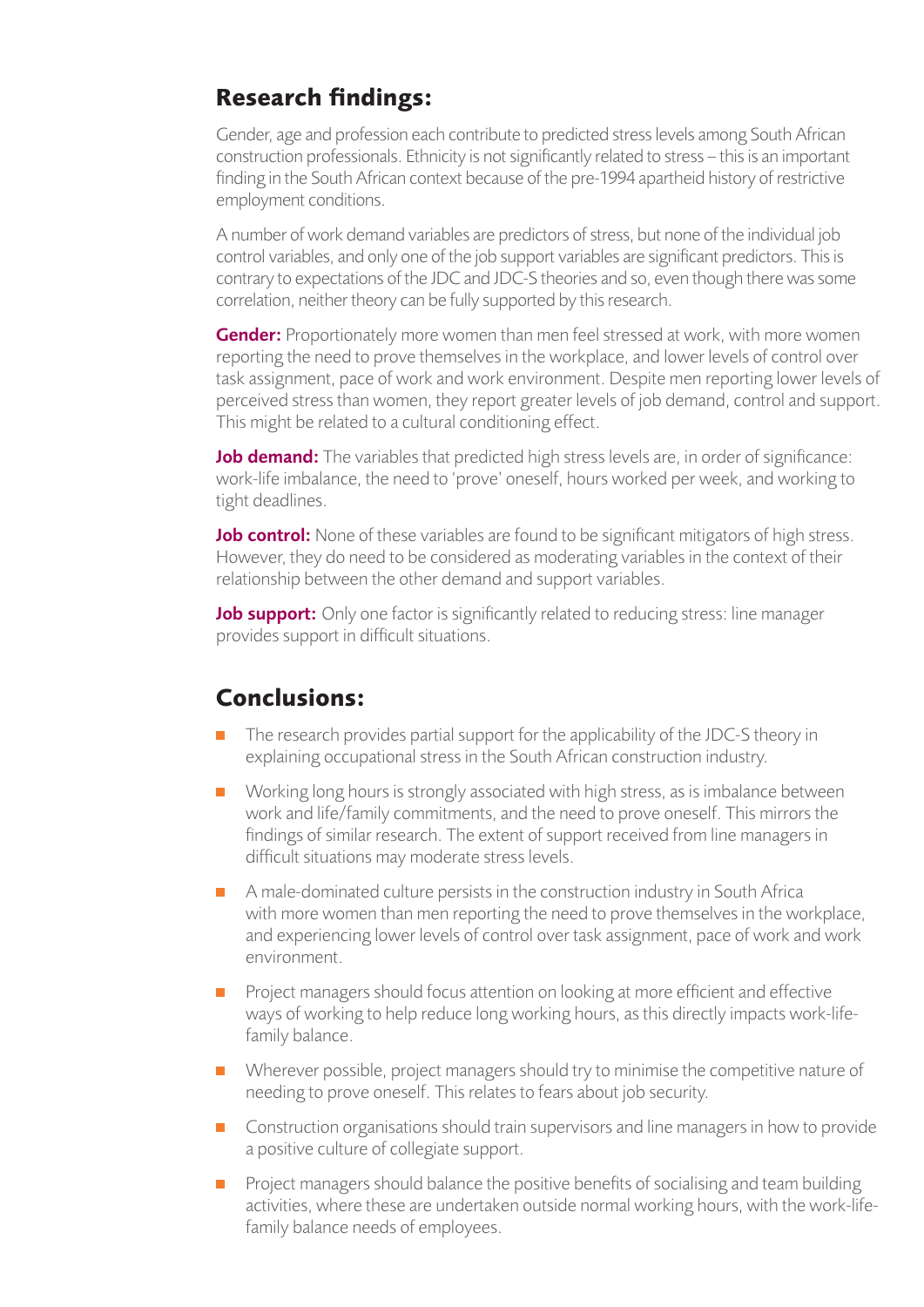# **Significance of the research:**

The research provides strong but not complete support for the applicability of the JDC-S theory in explaining occupational stress in the South African construction industry.

The study endorses occupational stress as a universal issue, with no discernible differences found between developed and developing nations.

Further research should: focus more deeply on construction-specific job demand factors; explore why female construction project consultants appear to experience more stress than males; and develop reliable early-warning systems for work-life-family imbalance among workers.

# **Comments from author:**

Research among the general working population has recently examined the effects of after-hours work-related contact on occupational stress<sup>1</sup>. This contemporary phenomenon, fuelled by advances in cellular communication and mobile internet access, has been found to exacerbate the level of job demands and negatively impact work-life-family balance.

Replicating the research in 2016, among South African construction project consultants, has yielded similar findings<sup>2</sup>. Higher levels of after-hours work contact increase job pressure and lead to greater work-family conflict, psychological distress and sleep problems.

The inescapable conclusion is that job pressure, as an overall measure of various job demands, is key to predicting occupational stress.

### Dr Peter Edwards

1 Schieman, S. and Young, M. (2013) Are communications about work outside regular working hours associated with workto-family conflict, psychological distress and sleep problems? Work & Stress, Vol.27, No.3, pp. 244–261.

2 Bowen, P.A., Govender, R., Edwards, P.J. and Cattell, K. (2017) Work-related contact, work-family conflict, psychological distress and sleep problems experienced by construction professionals: an integrated explanatory model. Construction Management and Economics. http://dx.doi.org/10.1080/01446193.2017.1341638

# **Complete article**

The original version of this article was published in the International Journal of Project Management, Vol number 32.7. Paul Bowen, Peter Edwards, Helen Lingard, Keith Cattell (2014 p.1273–1284. It can be accessed via: **[sciencedirect.com/science/article/pii/](http://www.sciencedirect.com/science/article/pii/S026378631400009X) [S026378631400009X](http://www.sciencedirect.com/science/article/pii/S026378631400009X)**.

For further information please visit **[apm.org.uk/research](http://www.apm.org.uk/research)**. Please contact us with your views and suggestions at **[research@apm.org.uk](mailto: research@apm.org.uk)**.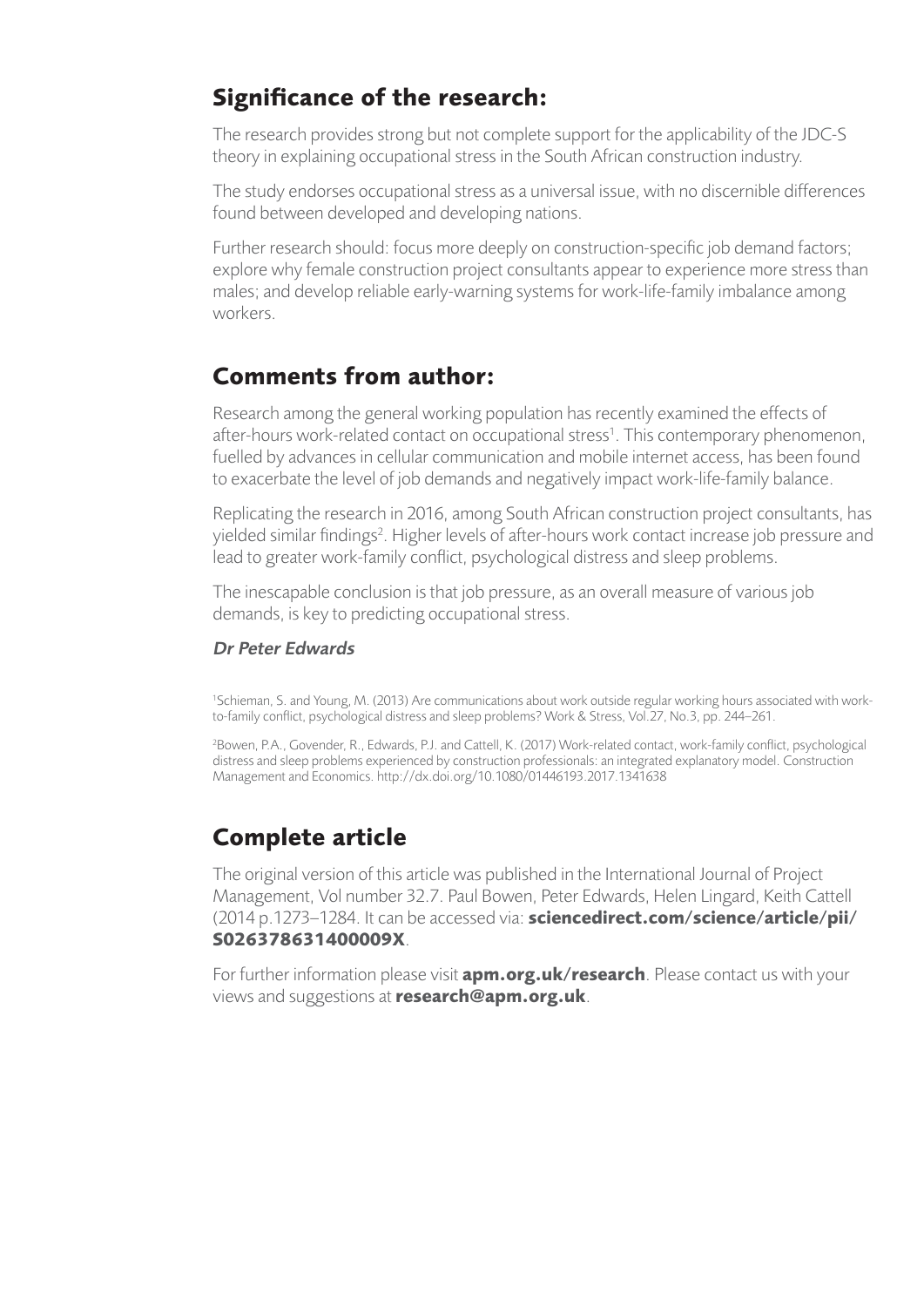A number of work demand variables are predictors of stress, but none of the individual job control variables, and only one of the job support variables are significant predictors.